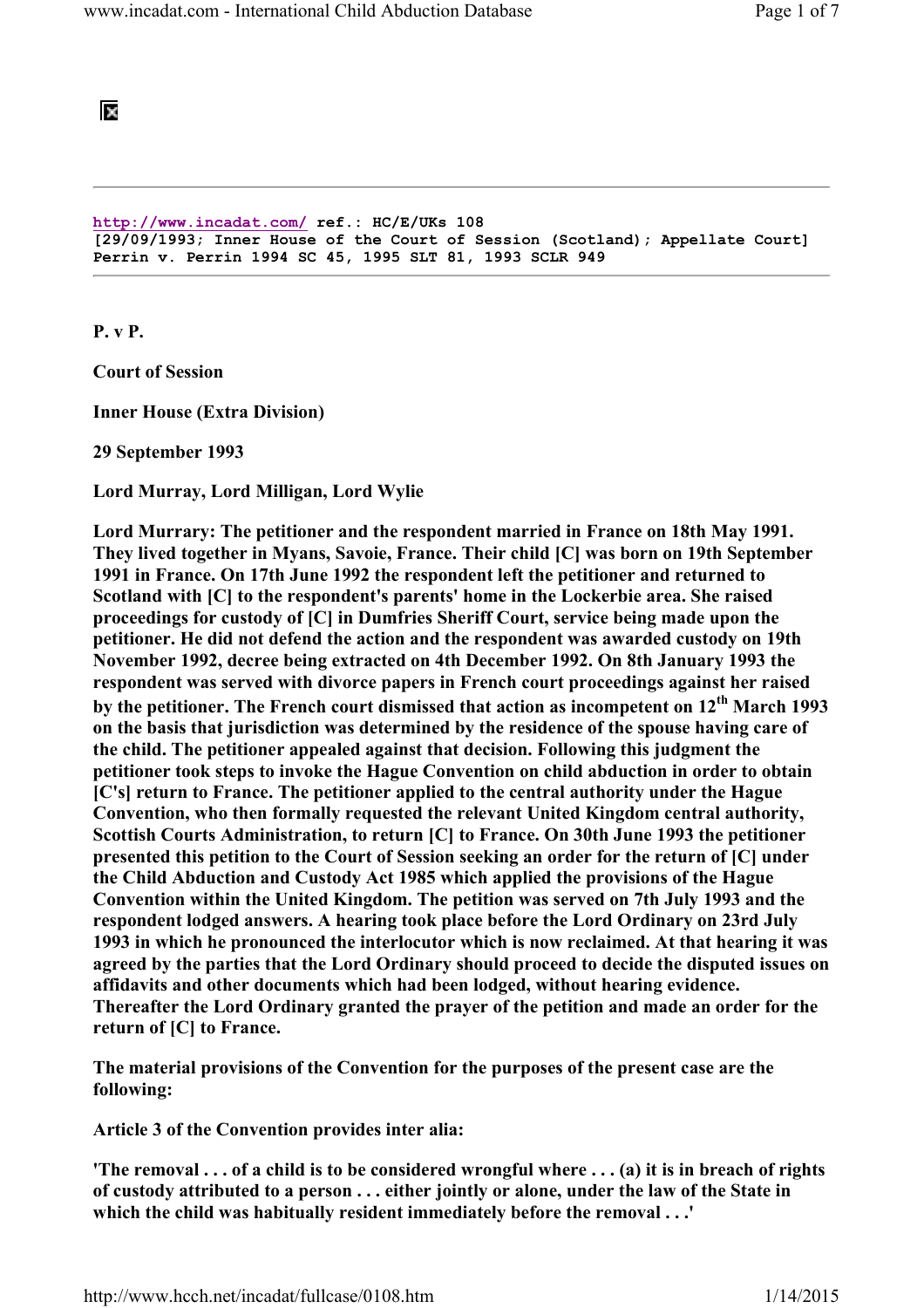## Article 12 provides inter alia:

'Where a child has been wrongfully removed. . . in terms of Article 3 and, at the date of the commencement of the proceedings before the judicial or administrative authority of the Contracting State where the child is, a period less than one year has elapsed from the date of the wrongful removal or retention, the authority concerned shall order the return of the child forthwith.

'The judicial or administrative authority, even where the proceedings have been commenced after the expiration of the period of one year referred to in the preceding paragraph, shall also order the return of the child, unless it demonstrated that the child is now settled in its new environment . . .' Article 14 provides:

'In ascertaining whether there has been a wrongful removal or retention within the meaning of Article 3, the judicial or administrative authorities of the requested State may take notice directly of the law of, and of judicial administrative decisions, formally recognised or not in the State of the habitual residence of the child, without recourse to the specific procedures for the proof of that law or for the recognition of foreign decisions which would otherwise be applicable.'

Article 15 provides inter alia:

'The judicial or administrative authorities of a Contracting State may, prior to the making of an order for the return of the child, request that the applicant obtain from the authorities of the State of the habitual residence of the child a decision or other determination that the removal or retention was wrongful within the meaning of Article 3 of the Convention, where such a decision or determination may be obtained in that State . . .'

Article 17 provides:

'The sole fact that a decision relating to custody has been given in or is entitled to recognition in the requested State shall not be a ground for refusing to return a child under this Convention, but the judicial or administrative authorities of the requested State may take account of the reasons for that decision in applying this Convention.'

Article 18 provides:

'The provisions of this Chapter do not limit the power of a judicial or administrative authority to order the return of the child at any time.'

In the second paragraph of his opinion . . . the Lord Ordinary narrates that before him the parties were agreed that the only issues in dispute were whether the removal of the child from France was wrongful within the meaning of article 3; whether, if so, the child was now settled in its new environment in terms of article 12; and, depending on the decision of these issues, whether an order for the return of the child should be made.

As appears from . . . the Lord Ordinary's opinion, he had little difficulty in concluding that the removal of the child was wrongful. As he points out, it was not disputed that the child was habitually resident in France prior to 17th June 1992. The only information before him regarding the French law applicable as in the French Ministry of Justice letter which referred to article 37 of the French civil code and states that the removal of the child was in direct contravention of the joint custody enjoyed by both parents under article 372.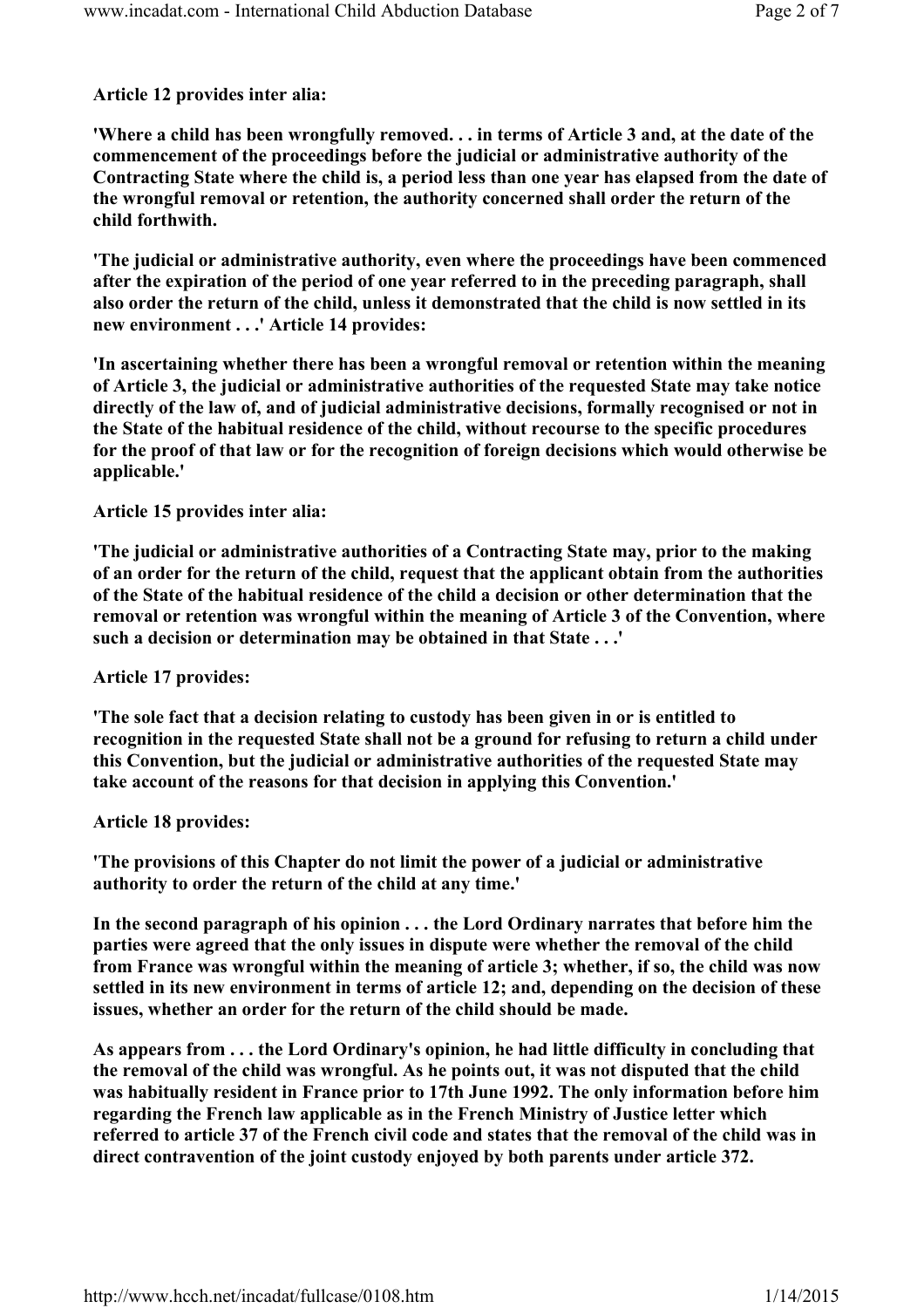In his opinion the Lord Ordinary deals with the second issue. He points out that, as more than a year had elapsed between the removal and the start of the proceedings, the court had a discretion not to order the return of the child if the respondent could demonstrate that the child was now settled in its new environment. The Lord Ordinary then quotes a passage from the judgment of Bracewell J in the case of Re N (Minors) (Abduction) at p 418 between C and E. The material part of that passage is in the following terms.

'What factors does the new environment encompass? The word "new" is significant, and in my judgment it must encompass place, home, school, people, friends, activities and opportunities, but not, per se, the relationship with the mother, which has always existed in a close, loving attachment, that can only be relevant in so far as it impinges on the new surroundings. Every case must depend on its own peculiar facts . . . whether or not the mother herself is settled in the UK is not a relevant factor. It is not the welfare test that I am concerned with in applying Article 12.'

The Lord Ordinary agrees with this approach but comments that it is difficult to apply to a child under two years of age. He then proceeds [in] has opinion a follows.

'With a very young child the environment is difficult to distinguish from the relationship with the person actually caring for the child. After careful consideration of the affidavits, which showed little more than that [C] is healthy, I do not consider that settlement in the new environment is established.'

Accordingly, he pronounced an order for [C] to be returned to France. The grounds of appeal for the respondent were as follows.

'1. The Lord Ordinary erred in law when determining whether the child was settled in its new environment under article 12 of the Convention by

(i) failing to take account of the relevant factor of the child's relationship with its mother, and

(ii) having regard to irrelevant factors such as school, people, friends, activities and opportunities, which are inappropriate factors on which to assess a child of twenty-two months of age.

2. That the decision of the Lord Ordinary that the said child was not settled in its new environment was one which no Lord Ordinary properly directed and acting reasonably could arrive at.

3. That the Lord Ordinary exercised his discretion unreasonably in refusing to seek a further direction from the French Ministry of Justice under article 15 of the Convention after the respondent had challenged whether the removal of the child was properly classed as a wrongful removal under French law.'

At the outset of his address senior counsel for the respondent moved the court to allow two additional affidavits to be lodged. One was a further affidavit from the respondent and the other was an affidavit from a Dr Koenig, dealing with the relevant French law on parent and child and contesting that the removal of the child had been wrongful. If Dr Koenig's affidavit was disallowed, the respondent's further affidavit should nevertheless be received. Senior counsel for the petitioner opposed the motion in both its branches. First, the motion came too late and the affidavits had not been before the Lord Ordinary. If lodged, the petitioner might require to reply to the affidavits, which would require the present hearing to be adjourned. Secondly, neither affidavit was relevant to the grounds of appeal for the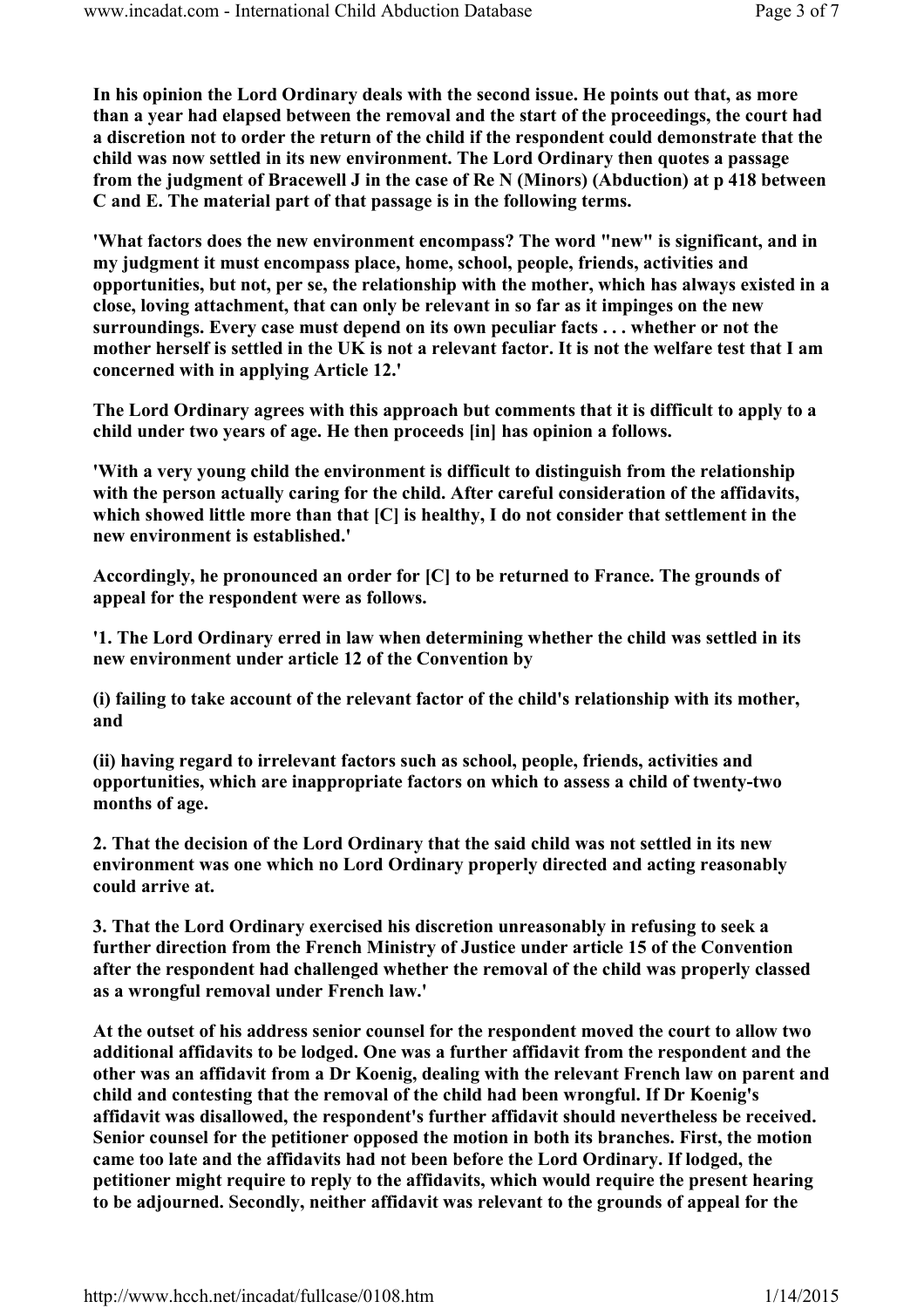respondent. Thirdly, on inspection Dr Koenig's affidavit did not appear to support the respondent's contention. There would be prejudice to the petitioner if the motion were granted. In reply it was further urged for the respondent that Hague Convention proceedings were sui generis and should not be burdened by technicalities appropriate for adversarial proceedings: see the case of Re N.

The court adjourned for a few minutes to consider the motion. We decided to reject the motion in both its branches as coming too late.

Senior counsel for the respondent then submitted that the petition raised two separate issues. (1) Had there been a wrongful removal of the child [C] by the respondent from France? (2) As it was now over one year since the child was removed, had the child settled in its new environment as at the commencement of these proceedings?

On the first question it was submitted for the respondent that the Lord Ordinary was not entitled to hold that the French Ministry of Justice's letter had relevantly averred that [C's] removal was wrongful. The letter did not say so in terms nor was it a matter of necessary inference from what was said. It was for the present court to decide whether the removal had been wrongful. In the case of In re J (Minor)(Abduction: Custody Rights) the Court of Appeal had decided itself that removal of a child from Western Australia was not wrongful although a Western Australian court had held that it was wrongful (see also Clive on Husband and Wife (3rd edn) at pp 634-635). The Lord Ordinary had misdirected himself as to the sufficiency of the French Ministry of Justice's letter. In any event, once it had been challenged on behalf of the respondent that the removal was wrongful, he should have sought an authoritative determination within the meaning of article 15 of the Convention.

As regards the second question, it was submitted on behalf of the respondent that the Lord Ordinary had misdirected himself in regard to the material before him indicating that [C] was now settled in her new environment. He had founded strongly upon the reasoning of Bracewell J in the case of Re N (Minors) (Abduction) at p 418. But he had failed himself to take proper account of all the relevant factors in this particular case. What was significant in Dr Hill's [C's GP's] affidavit was not just the health matters to which he referred but the extent to which what he said showed that [C] had been integrated into local health and welfare care in her new environment. The Lord Ordinary had ignored or discounted that aspect. He had also failed to give due weight to the young age of the child and the fact that fourteen out of the twenty-three months of her life had been lived in the Lockerbie area. He had said nothing about the award of custody which the respondent had obtained in Dumfries Sheriff Court, but under article 17 of the Convention that was a proper factor to take into account. Following Bracewell J, the Lord Ordinary had held that it was not relevant that the mother had settled in the new environment. However, it was relevant that the mother had obtained a secure council house tenancy for herself and the child which had become the child's settled home. The Lord Ordinary's conclusion that the child had not settled in her new environment could not stand. Thus it was open to the present appeal court to conclude on the affidavits and documents that the child had so settled. There was in any event no good reason for the court to order the return of the child in the exercise of its discretion under article 18.

In reply senior counsel for the petitioner pointed out that even if the respondent succeeded in showing that the child had settled in Scotland, the court still had a discretion to order her return under article 18. The Lord Ordinary had not explicitly dealt with this matter. Counsel for the petitioner contended that underlying the provisions of the Convention was the principle that the proper forum in which parents should litigate about the custody of children was that of the place in which the child was habitually resident at the time of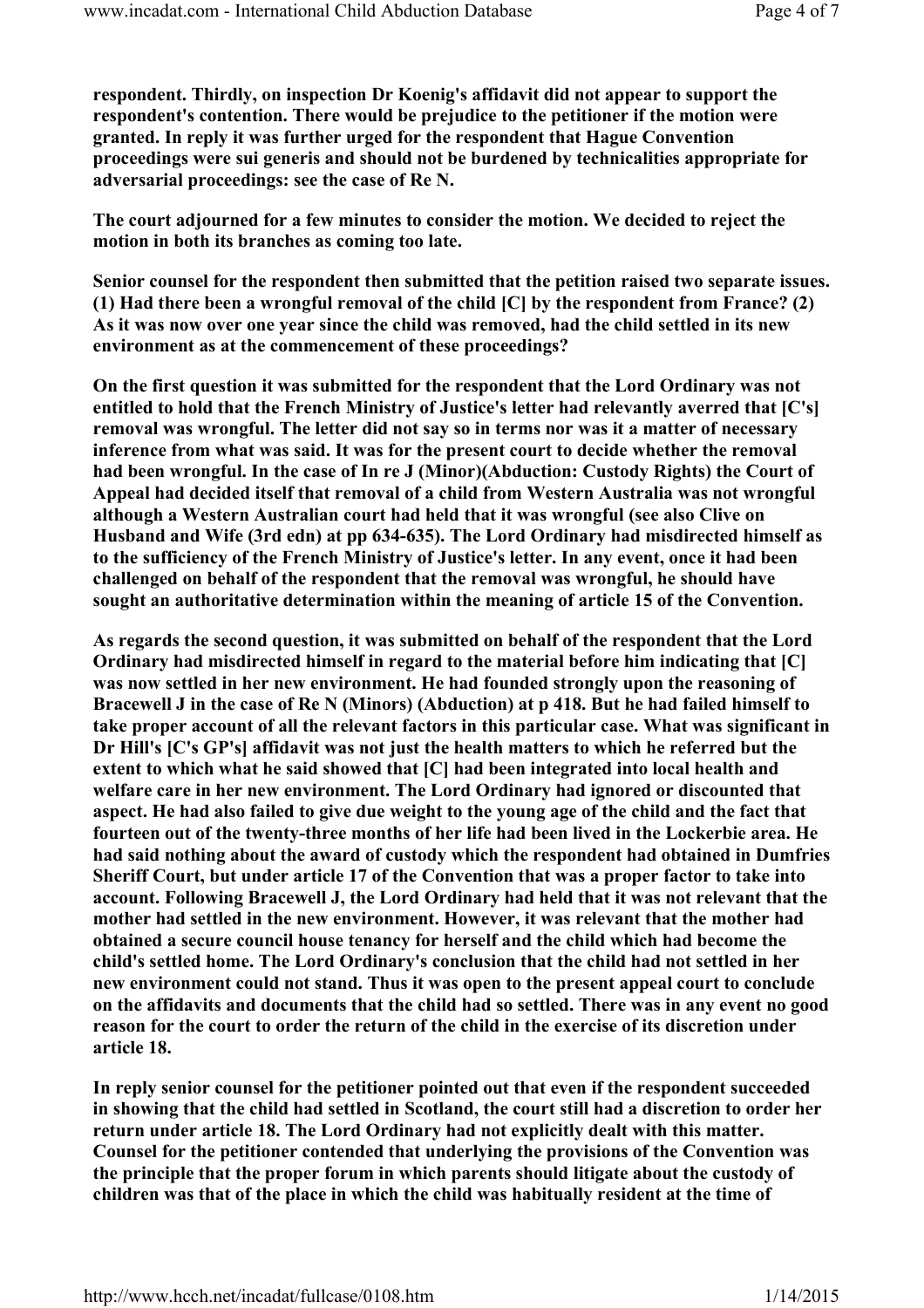removal. The Convention was not concerned with the finer points of law about parental custody, which could be decided in the appropriate forum. The Convention was concerned with wrongful removal of children in a more immediate factual sense (see the observation of Lord Donaldson MR in the case of In re J at p 570. In that case the Court of Appeal were in just as good a position as the West Australian court to consider how the West Australian statute applied to undisputed facts). In the present case, the only interpretation of French law before the Lord Ordinary, and before the present court, was the French Ministry of Justice's letter with its reference to the French civil code whose terms were clear and incontradicted. There was no substance in the respondent's challenge of the Lord Ordinary's conclusion that the removal of [C] was wrongful.

As regards the question whether [C] had settled in her new environment, the Lord Ordinary was quite correct that there was nothing definite in the affidavits to show that [C], as distinct from her mother, had settled in the new environment. They had been resident in the new council house for only part of the fourteen months in which [C] had resided in Scotland. The Lord Ordinary had correctly applied the two guiding principles set out at the top of p 418 in the case of Re N (Minors) (Abduction) in reaching his decision. In any event, the Lord Ordinary was entitled to reach the conclusion which he did on the factual material before him. An appeal court could not interfere with such a decision simply because a different view could be taken on the facts available: see Lord President Emslie in Britton v Central Regional Council at p 208. As regards the contention that an article 15 request should have been made by the Lord Ordinary for determination whether or not the removal was wrongful, no motion to that effect was made before the Lord Ordinary. The article was permissive only and when articles 14 and 15 were read together it was clear that a request for a determination was an option which was open in event of difficulty. There was clearly none in the present case. The reclaiming motion should be refused and the court should adhere to the interlocutor of the Lord Ordinary.

We have considered carefully the arguments advanced on behalf of the respondent in support of her reclaiming motion but they have failed to persuade us that the Lord Ordinary erred in law, misdirected himself on the material before him or exercised his discretion in a way that no reasonable Lord Ordinary would do.

Dealing with the first matter in issue, whether [C's] removal was or was not wrongful, we agree with Butler-Sloss LJ at p 405 of Re C (A Minor) (Abduction), to which we were referred, that it is helpful to have in mind the intention of the Convention as set out in the preamble as follows.

'To protect children internationally from the harmful effects of their wrongful removal or retention and to establish procedures to ensure their prompt return to the State of their habitual residence, as well as to secure protection for rights of access.'

and also the provisions of article 1, giving the objects of the Convention as:

'(a) to secure the prompt return of children wrongfully removed to or retained in any contracting State; and

(b) to ensure that rights of custody and access under the law of one contracting State are effectively respected in the other contracting State'.

We also respectfully adopt the observations of Lord Donaldson MR at p 412 of Re C, where he says: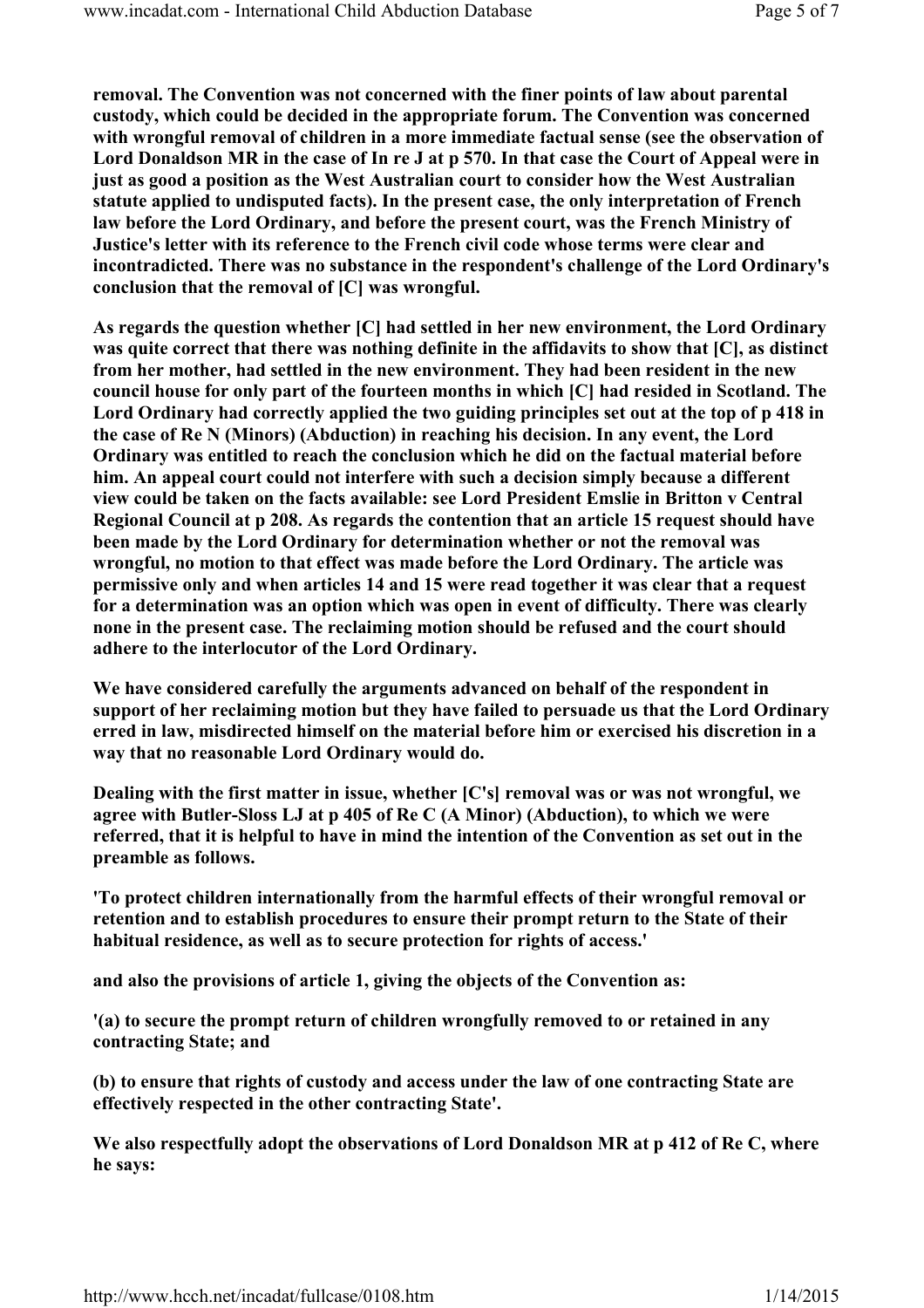'I give a separate judgment only because I wish to emphasise the international character of this legislation. The whole purpose of such a code is to produce a situation in which the courts of all contracting States may be expected to interpret and apply it in similar ways, save in so far as the national legislature have decreed otherwise. Subject then to exceptions, such as are created by section 9 of the 1985 Act in relation to Article 16 and section 20(4) of the 1985 Act in relation to paragraph (b) of Article 10(2), the definitions contained in the Convention should be applied and the words of the Convention, including the definitions, construed in the ordinary meaning of the words used and in disregard of any special meaning which might attach to them in the context of legislation not having this international character' and in the case of In re J (A Minor) (Abduction: Custody Rights) at p 567, where he says:

'The mischief at which the Convention and the Act of 1985 are directed, and it is a very serious mischief, is the wrongful removal of a child from, or its wrongful retention outside, the territorial jurisdiction of the courts of a Convention country. Where this occurs, it is the duty of the courts of any other Convention country where the child may be to order its return. Furthermore, this duty is almost absolute . . .'

Reading the wording of the Convention as a whole, and having regard to the provisions of articles 14, 15 and 18 in particular, we consider that wrongful removal or retention within the meaning of article 3 means something less than a full legal determination of custodial rights of parents and whether they have been breached. If so, the requirements of article 3 may be sufficiently met in a case where it is not challenged, or not seriously challenged, that removal or retention has been wrongful. If the removal or retention is prima facie wrongful this, in the absence of any more specific determination, may also be sufficient to bring into effect the provisions of the Convention. We consider that the present case falls into this category. Though it was suggested on behalf of the respondent that the French Ministry of Justice's letter was deficient in certain technical respects, in our opinion its sense, including the reference to article 372 of the French civil code, is clear and unambiguous. Indeed, counsel for the respondent was driven to concede, quite properly, that if parents did have joint custody it might prima facie be wrongful for one parent to remove a child covertly and unilaterally. Alt1hough the effect of this letter was challenged before the Lord Ordinary and wrongful removal was at least formally disputed in the respondent's answers, no affidavit or other material document was placed before the Lord Ordinary to controvert it. In these circumstances we have little difficulty in reaching the conclusion that the Lord Ordinary was entitled to find that the removal of [C] from France was wrongful.

Turning to the issue of whether it was demonstrated before the Lord Ordinary that [C] had settled in her new environment in the Lockerbie area -- the issue which was pressed most vigorously on behalf of the respondent -- we note that this is a case in which proceedings were commenced only a very short time after the expiry of one year from the original removal. It would in general terms appear to be the case that the longer the lapse of time after the first year, the more likely it is that a child will have settled in a new environment. Where the lapse of time after expiry of the year is short, a matter of days or weeks, it would appear to us that the quality of the evidence relied upon to establish settlement would have to be good. Having considered all that was said by counsel for the respondent in criticism of the Lord Ordinary's discussion of this matter in his opinion, we think that there is really only one point of substance which might indicate that [C] had settled in her new environment. This is that [C] has lived for more than half of her young life in Scotland and now has a secure home with her mother in a council house. Adopting the two constituents of settlement identified by Bracewell J, namely physical element of relating to a community and an environment and an emotional element denoting security and stability, we now consider what force there is in that point. It is clear from the aspect of Dr Hill's affidavit